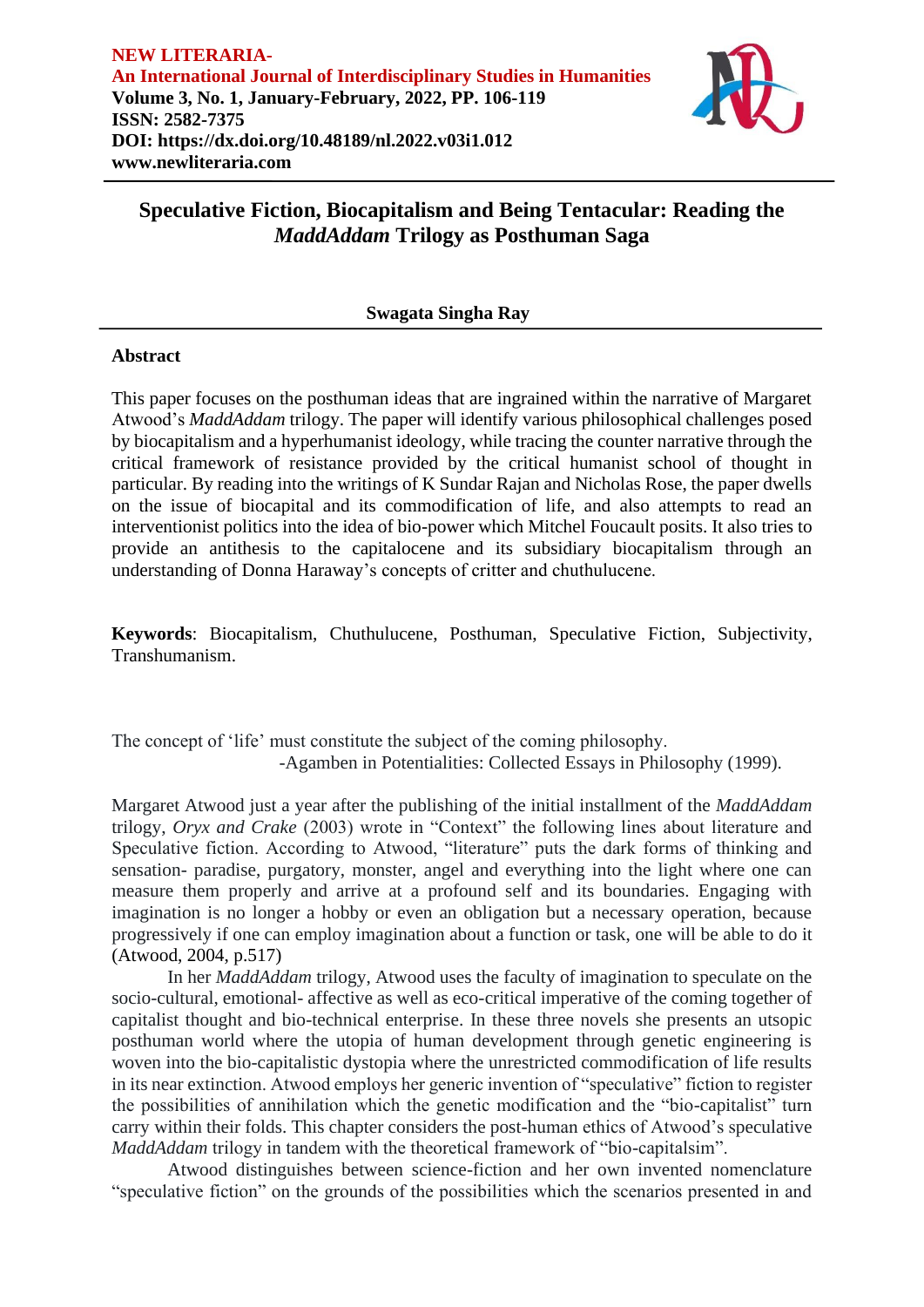through speculative fiction holds to come true with our present stage of the technological and mechanical advances. Atwood goes on to build on this segregation between speculative fiction and sci-fi by positing that contrary to sci-fi which "denotes books with things in them we can't yet do or begin to do, talking beings we can never meet, and places we can't go" speculative fiction "employs the means already more or less to hand" (Atwood, 2004, p.513). Thus, speculative fiction employs the measure of extrapolation rather than indulging in pure imaginative invention as functional in sci-fi. Atwood in her earlier dystopic work Handmaid's Tale had speculated on the possibilities which the fascist, misogynist and theocratic tendencies which the North American milieu had in itself to turn into a completely theocratic regimented autocratic state such as Gilead. In a similar manner the *MaddAddam* trilogy formulates a narrative framework which portrays the possibilities established on the present condition of bioscience and conservative and neo-liberal political agendas. The *MaddAddam* novels serve as tales of cautions against the dangers which the metastructure of bio-capitalism possess, as a system based on commodification, exchange and harnessing of matters and codes of life. The speculative trilogy of Atwood serves an ethical cautionary note against the danger of unchecked anthropocentric bio-scientific progress. As Amelia Defalco notes, "Atwood establishes fiction particularly speculative fiction, as a harbinger and an ethical imperative: a warning and urging" (Defalco, 2017, p. 433).

This warning which Atwood issues concerns itself with a completely different type of worlding. Her creative production of the utopic space is at complete polarity from "other world" which is conveniently spread through various narratives of science fiction. Atwood's engagement with the "other world" is an exploration of a future. She carefully eschews the non-definite article "the" as "the future is an unknown: from the moment now, an infinite number of roads lead away to "the future," each heading in a different direction (Atwood, 2011, p. 5). This reinstates the generic distinction which separates her novels from the sci-fi as speculative fiction. Atwood finds a mild support for this nomenclature from Ursula K. Le Guin who writes in Guardian article that her dear friend "Margaret" uses the term SF for her novels to escape rudimentary reduction by the critics.

However, the tone of criticism regarding the usage of 'Speculative Fiction' as literary term, is evident in Le Guine's essay but she also notes that science fiction doesn't receive the serious attention from the literary critics as a result Atwood is forced in a sense to develop the term to circumvent such relegation. Critic Bruce Sterling treats the category of SF as slipstream and suggests that genre is not "category" it is not even genre SF. Instead, it is a contemporary kind of writing which has set its face against consensus reality (Sterling, 1989, p. 77). However, Margaret Atwood maintains that the narrative genre of her trilogy is speculative fiction, as it draws upon the possible technocratic hegemonic tendencies prevalent in the contemporary society, and the novels conjure up the narrative of "what if", dwelling into the possible ways in which the transhumanist expansion of the human category can lead to a near future which is dystopic. This possible dystopia of Atwood's novels is post-anthropocentric not because of the philosophical de-centering of the human category but its ontological erasure as a species. Atwood writes in this context and comments on the gestation process of the first instalment of her dystopic world, which is *Oryx and Crake* "As with *The Handmaid's Tale*, it invents nothing we haven't already invented or started to invent. Every novel begins with a what if, and then sets forth its axioms. The what if of *Oryx and Crake* is simple, What if we continue down the road we're already on? How slippery is the slope? What are our saving graces? Who's got the will to stop us?" (Atwood, 2009, p. 323).

The premise on which Atwood speculates about the possible impending upheaval in the anthropocentric structure are ones which emerge from the very discourse of anthropocentricism, which in the current epoch has manifested through the techno-modernity of globalization. Market has come to dictate the configuration of human subjectivity in ever more intense and expansive manner giving rise to what in game theory comes to be termed Homo Economicus i.e. man as self-regarding, always engaged in maximizing his own payoff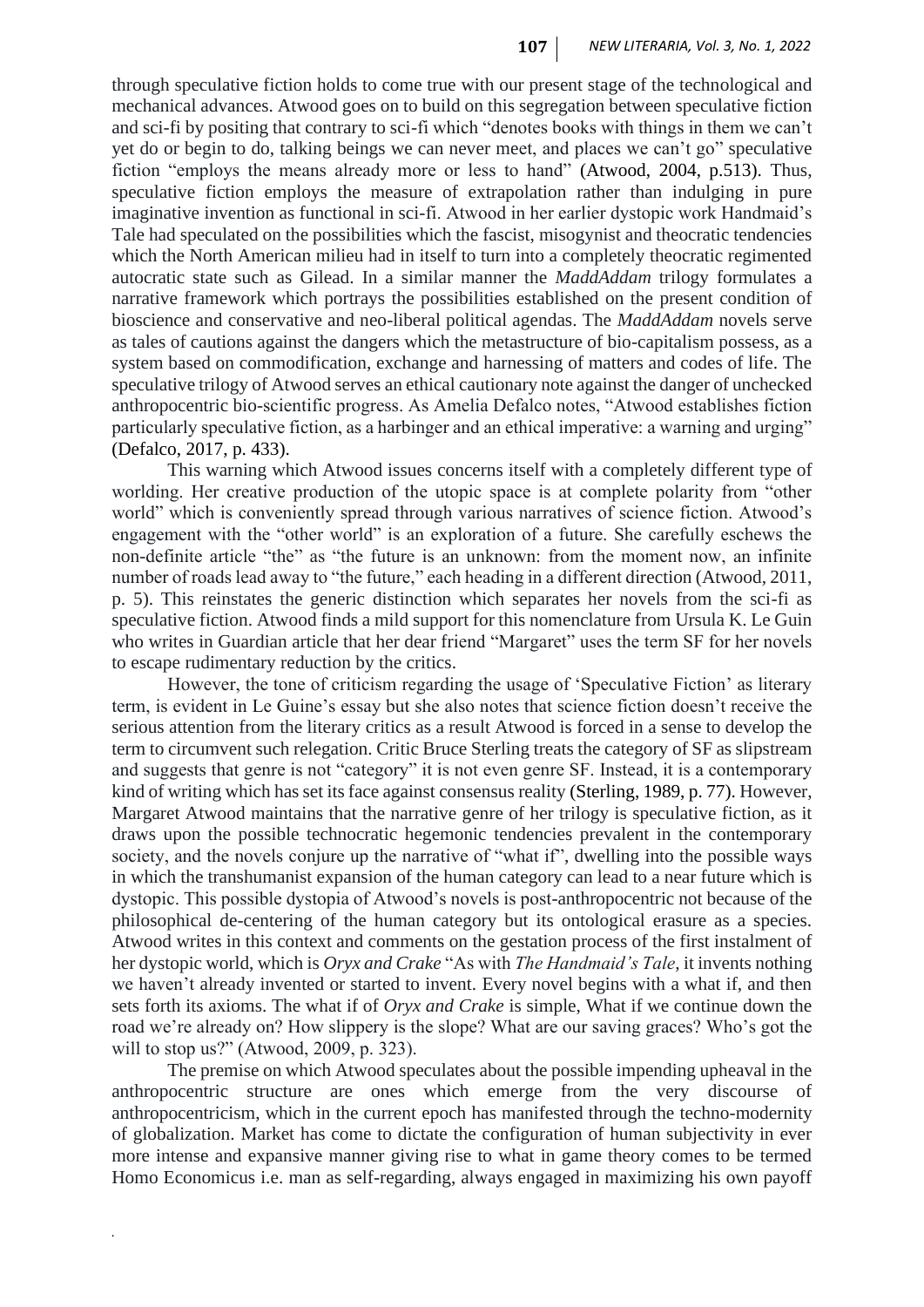without concern for others. The confluence of the relentless pursuit of mere economic considerations and hyper-rationalism with the development in genetic science gestates a completely new set of modality which has the potential of mercilessly marketing the human life itself for the sake of profit maximization. Rossi Braidotti writes in *The Posthuman*:

The most salient trait of the contemporary global economy is therefore its technoscientific structure....The bio-genetic structure of contemporary capitalism is especially important and central to the discussion on the posthuman.... In substance, advanced capitalism both invests and profits from the scientific and economic control and the commodification of all that lives. This context produces a paradoxical and rather opportunistic form of post-anthropocentrism on the part of market forces which happily trade on Life itself (Braidotti, 2013, p. 59).

The neo-liberal forces of capitalist market readily surrender the ontological and philosophical site of the human subject for the monetary gain of the few presenting an ironic situation where the rampant commodification of human life is advertently lucrative for a section of human populations therefore biocapitalism, perpetuates a selective anthropocentric prioritization of human desire. In her book *Undoing Demos*, Wendy Brown marks the increasing foray of the neoliberal market ethics in the quotidian activities. The neoliberal logic of the market has come to replace that which was till date the autonomous, or at least mostly autonomous, realm of the political. This means that the neoliberal market economy has reformulated the very epistemology of life for the commoditization and exchange of life and in particular human life. This in turn requires a completely new formulation of the concept of life itself. The market economy, capitalism holds a power over life and as Mitchell Foucault writes that power cannot be wielded unless a particular economy of discourses of truth functions on that power, which power itself ordains. As pointed out by Foucault the sovereign holds the power over the life of the subject through various discursive practices and in the age of late capitalism it goes without arguing that the market has come to occupy the sovereign position over life.

It is this relentless stripping of life of its ontological aura which disturbs Atwood and leads her to speculate in her fiction about the possibility where economics and technology comes together to create hybrids, beings devoid of affective intelligence, which is similar to reducing the organism to the position of DNA robot. Atwood's speculation builds upon the views which have long been firmly entrenched in the genetic sciences. The view that human genetics as a form of information technology is not quite different from the human made computers and robotics. Biogenetics have long believed that the genetic programming of an organism, its biological information which is the catalyst of life, is actually the information encoded by a chemical structure, DNA. Gene the unit of life is conceived in the light of computer models of organism structure. Organism is a natural bio-computer or more precisely bio-robot. As Herman J. Muller the Nobel prize winning geneticist writes "Man is a giant robot created by DNA to make more DNA" (Holler, 2002, p. 88). It is exactly this view of life as mechanical and therefore technologically alterable which forms the premise of the trilogy by Atwood. In *Oryx and Crake*, where the chief antagonist of the novel, the scientist Crake, describes humans as faulty "hormone robots". This discourse at its essential core seeks to reduce human subjectivity, trivializes the human suffering and facilitates the philosophical groundwork to justify the species annihilation of human, genetic genocide of the faulty Homo sapiens, in order to replace them with the carefully bioengineered Crakers.

Many like Veronica Hollinger and J Brooks Bouson note a tone of complete mistrust of biotechnology in the *MaddAddam* trilogy of Atwood and dread of a posthuman future itself. For instance, Hollinger writes about *Oryx and Crake* that it is an "old fashioned dystopian warning about the potentially catastrophic effects of unbridled biogenetic engineering and unstoppable environment collapse". According to Hollinger, the novel is "anything but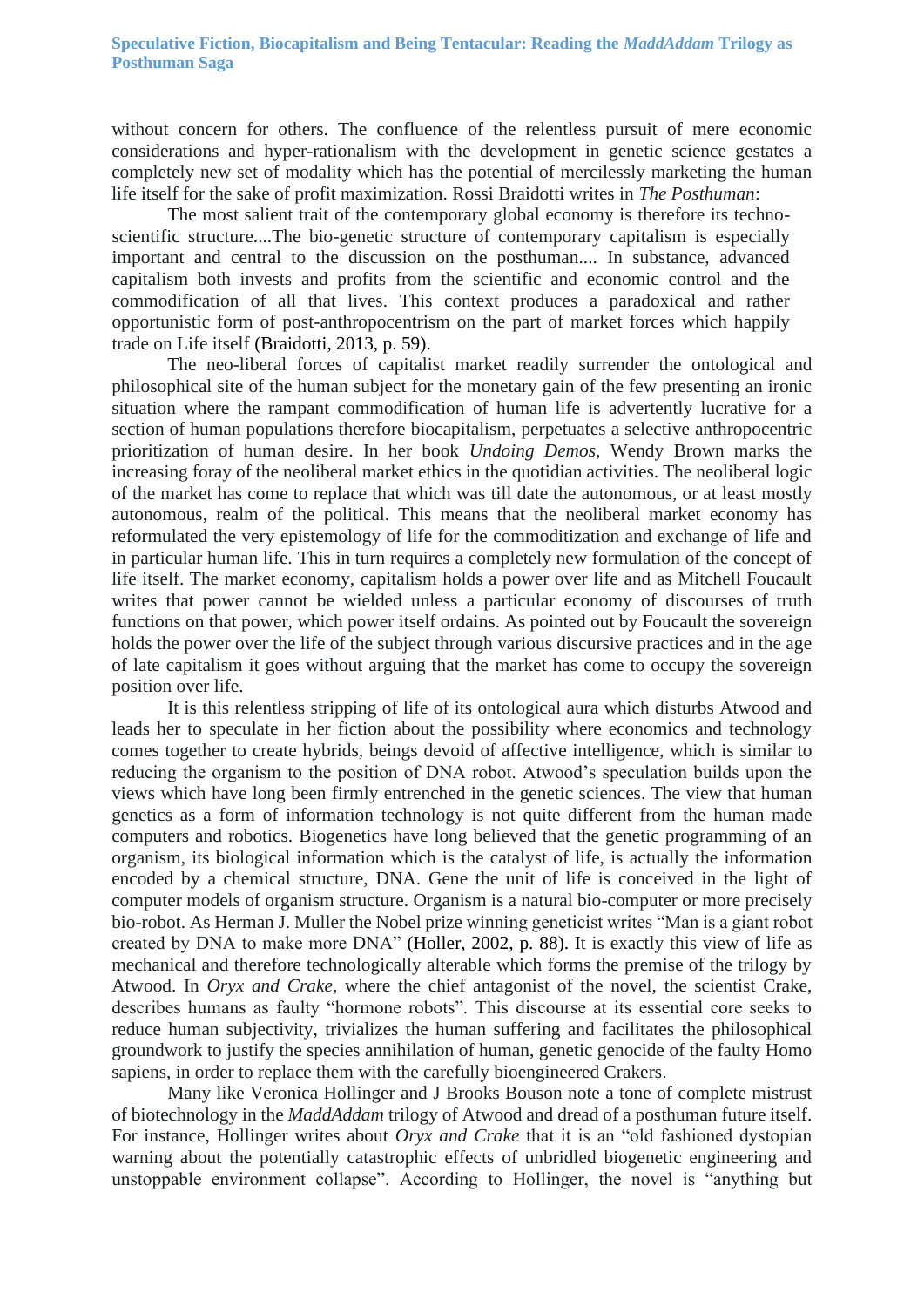celebratory in its construction of hybridity… [as a representation of] the unnatural, the transgressive, the grotesque and monstrous results of technoscientific stupidity and greed" (Hollinger, 2006, p. 453) . In similar vein Bouson critically views the novel as an instance of Atwood's technophobia "that in our new age of genetic manipulation and biological control, we may be blindly entering a catastrophic posthuman future as our scientific mavens sit in judgment on the world and play God with the building blocks of life" (Bouson, 2004, p. 149). The depiction of the engineered Crakers as failed copy of human beings has also led critics like Ralph Pordzik and Grayson to believe that Atwood rejects the dilution of the species boundary between the human and animal as well as the boundary between human and machine as species dilution dislodges "humanity from any particular privileged position in relation to matters of engineered evolution, perfectibility, and environmental change (or disaster) (Pordzik, 2012, p. 156). However, the critics in their attempts to read the novels as a cautionary tale about catastrophic posthuman future, which threatens to erase the precious ontologies and epistemologies of the "human'' do tend to under read the fact that Atwood in her novels does not engage in a critical negation of the posthuman but rather she critics the ethics of transhumanism, which directly stem from the rampant commercialization of the genetic sciences.

It is essential here to categorically examine the differences between the philosophical positions held by Transhumanism and Posthumanism. According to Cary Wolfe, Transhumanism is merely an "an intensification of humanism" (Wolfe, 2010, p. xv). This strand of thought believes in the perfectibility of human condition, it visualizes the biology, the human body as something that can be transcended through technological derivations to make it less disease-prone, more intelligent in other terms to extend its possibilities. According to Nick Bostrom (2005) "It (Transhumanism) holds that current human nature is improvable through the use of applied science and other rational methods, which may make it possible to increase human health-span, extend our intellectual and physical capacities, and give us increased control over our own mental states and moods" (Bostrom, 2005, p.202). Transhumanism furthers the discourse of Enlightenment which believed in a linear plot of development of humans. Transhumanists view the existing stage of humanity as an intermediate phase before the emergence of a more developed form of the species augmented through biotechnology. Transhumanism invests in the Enlightenment binary division between mind and matter (body) and strives to enhance the latter to the point where the body can be an extension of the mind itself. Progressive transhumanism is replete with narratives of cyborgs, mutants and such ontologies which essentially valorize the prospect of corporal enhancement. Transhumanism also believes in the Enlightenment ideals of human/animal divide as it cognitively engages with the human as a species as separate and self-contained. It is this intensification of the "human" which Atwood criticizes in her speculative fiction. Instead of investing her faith in such "techno-utopian" society she reads in them a potential for ethnocentric discourse as science is typically typified as a "white mythology". Instead for Atwood, Posthumanism is a means to critic the traditional discourse of humanism and view: "the human as co-evolving, sharing ecosystems, life processes, genetic material, with animals and other life forms; and technology not as a mere prosthesis to human identity but as integral to it." (Nayar, 2013, p. 19)

The philosophical ideology of posthumanism is critical of anthropocentric values in the sense that it critically reformulates the very concept of subjectivity viewing the human subject as an assemblage, co-evolving with machines and animals. It questions hierarchical orderings and "adapting work from cognitive sciences, biology and philosophy, sees the complexity of the human system, with its 'unique' consciousness or cognitive/perceptual processes, as emerging from this embeddedness, where human complexity, with all its internal organization and operations, is a consequence of its openness to the environment" (Nayar, 2013, p. 20). This is exactly the 'subjectless' subjective position which Atwood seems to advocate through the voice of Crake who explains to Jimmy, his friend the Paradice project in the following manner: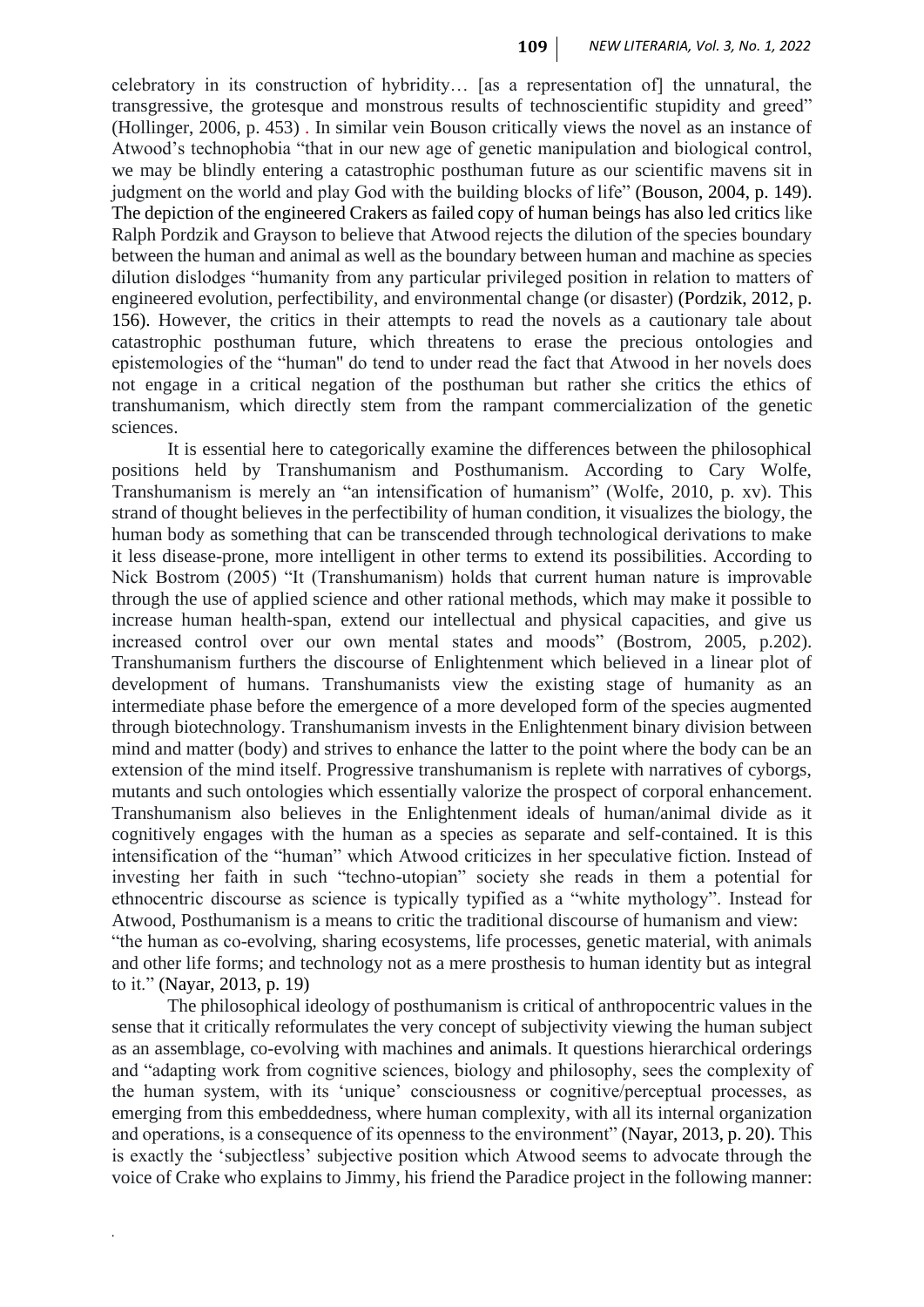What had been altered was nothing less than the ancient primate brain. Gone where its destructive features, the features responsible for the worlds' current illness. For instance, racism the Paradice people simply did not register skin colour. Since they were neither hunters nor agriculturalists hungry for land, there was no territory. Their sexuality was not a constant torment to them. They came into heat at regular intervals, as did most mammals other than man. They were perfectly adjusted to their habitat, so they would never have to create houses or tools or weapons, or, for that matter clothing. They would have no need to invent any harmful symbolisms, such as kingdoms, icons, gods, or money. (Atwood, 2004, pp. 358-359)

The possibilities of the posthuman Paradise people here are one of ultimate hospitality yet Atwood paints such a possibility with dim colours. This attempt of Crake to play God and create superior intelligent life-form from human genetic material completely fails and eventually leads to an ecocide. This apprehension in Atwood's narrative does not stem from the phobia of mutation or dilution of corporeal boundaries. Atwood seems to acknowledge that 'bodies are not objects with inherent boundaries and properties; they are material-discursive phenomena' (Braidotti, 2013, pp. 823-824). The problem with this possible future of producing genetic hybrids lies in the unethical nexus which emerges between technology and capitalism. It cannot be denied that homo sapien is also homo faber (Man as inventor). But there are two possibilities which man as homo faber can initiate. The first instance is presented through the character of Snowman/Jimmy who exhibits Deleuzian biotechnogenesis where biology and technology symbiotically evolve as "Not all Life is confined to the organic strata: rather, the organism is that which life sets against itself in order to limit itself….There are also nonhuman Becomings of human beings of human beings that overspill the anthropocentric strata in all directions" (Deleuze, 2004, p. 554). Jimmy as homo faber in his attempts to invent, invents narratives for the technologically produced Crakers and is driven less by self-interest than by a sense of care. It is the nexus between the capitalist enterprise and biotechnology which governs the second instance, that of Crake, who seeks to control technology and biology and thus proposes the superiority of anthropos even though he is its greatest critique and seeks to dismantle it. This nexus facilitates what Vandana Shiva calls biopiracy as it inconspicuously places collective bio- intellectual property in the hands of capitalist firms. This is exactly what transpires in *Oryx and Crake* as all the enterprises are indulged in rampant biocapitalism for instance the OrganInc Farms where Jimmy's father worked researched ways to grow human organs cheaply and effectively and CorpSeCorps where Crake plied his trade as bioengineer develops under his supervision the BlyssPluss pill which were designed to genetically wipe out the human species and the farm also introduced the Paradise people/ Crakers as superior replacement to human beings leading to catastrophic results. It is this unethical biocapitalism which Margaret Atwood attacks in the trilogy.

Stefan Helmreich defines the term biocapitalism in the context of the rise of the biotechnology and its alignment with corporate entities and observes: "in the age of biotechnology, when the substances and promises of biotechnological materials, particularly stem cells and genomes, are increasingly inserted into projects of product making and profit seeking, we are witnessing the rise of a novel kind of capital: biocapital" (Helmreich, 2008, pp. 463-464). The alignment of the economic and financial sectors with the agencies of knowledge production is an integral aspect of the postmodern condition. Francois Lyotard in his seminal essay "The Postmodern Condition: A report on Knowledge" has propounded the establishment of the new dynamics between the process of knowledge production and the agents of capitalism, where knowledge production moves away from its traditional mode of acquirement through training or "Bildung" towards a more commodified entity. According to Lyotard,

The relationship of the suppliers and users of knowledge to the knowledge they supply and use is now tending, and will increasingly tend, to assume the form already taken by the relationship of commodity producers and consumers to the commodities they produce and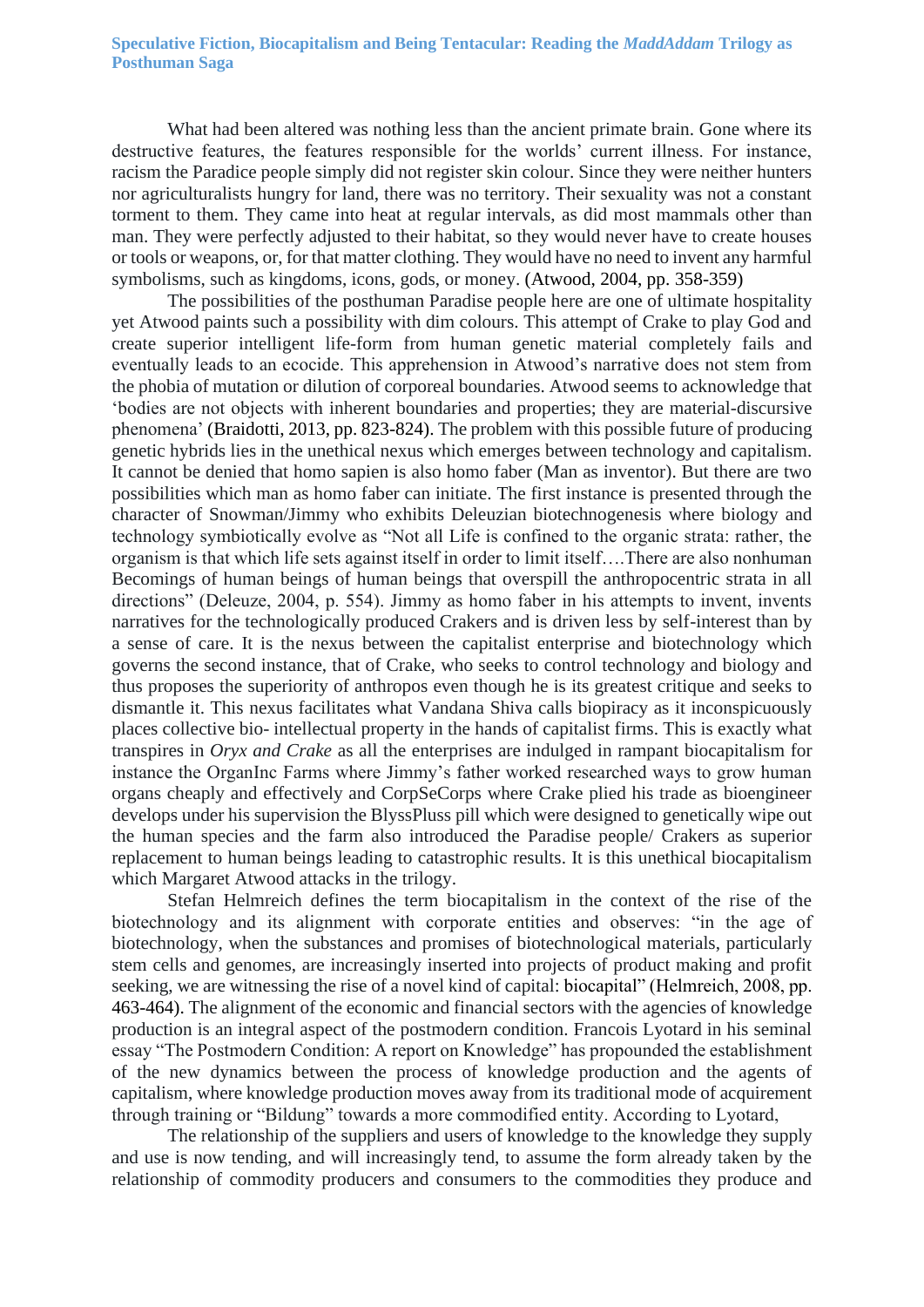consume –that is, the form of value. Knowledge is and will be produced in order to be sold, it is and will be consumed in order to be valorized in a new production: in both cases, the goal is exchange. (Lyotard, 1984, p. 4)

Indeed, as Lyotard rightly observes knowledge has become the most essential commodity in the age of late capitalism. In the sphere of biotechnology and life/genetic sciences the collaborations with the market forces have produced a new mode of transaction and economy which Nikolas Rose terms as "economies of vitality". According to Rose, "A new economic space has been delineated — the bioeconomy and a new form of capital biocapital." (Rose, 2001, p. 6). The old players and entities such as the pharmaceutical companies have transformed with their collaborations with science through "research and development" as well their increased involvement in free economy and share market. Michel Beaud who investigates into the history of capitalism notes that in present day late capitalism "The powerful capitalist corporations provide the major impetus which calls into play new scientific and technical knowledge in domains such as material handling, energy, life-forms, electromagnetic communication, and data storage and transmission" (Beaud, 303). At the core of `this technoscientistic captitalism of which Biocapitalism is an exponent, lies a new commodity which is not a material product nor a service but a complex composite product of services and materials augmented by knowledge systems which operate them. This complex amalgamation works only when subscribed to in its entirety. This is indeed possible because of the constantly variable form of capitalism to "capitalism" and its desire as a socio-economic machine to control the "excess" even in forms of codes, data and knowledge.

K Sundar Rajan, one of the key thinkers engaged in understanding of the potentials of biocapitalism notes that "Biocapitalism does not signify a distinct epochal phase of capitalism that leaves behind or radically ruptures capitalism as we have known it….the relationship between "capitalism" (itself not a unitary category) and what I call biocapital is one where the latter is, simultaneously, a continuation of, an evolution of, a subject of, and a form distinct from, the former. Further biocapital itself takes shape in incongruent fashion across multiple sites of its global emergence" (Rajan, 2006, p. 10). Rajan draws inference from Lyotard's exposition of the relationship between modern and postmodern in his attempts to locate the "biocapital" turn within the scope of capitalism and suggests that just as "postmodernism is a symptom of modernity" (Rajan, 2007, p. 11) biocapitalsim is a symptom of capitalism rather than a radically new phenomenon.

What this "biocapilist" turn ensures and augments is the increased production of knowledge bases, info-technologies and even artificial "life forms" and their subsequently being aggressively protected as "private" intellectual property. This protectivism is a capitalist ethic that requires an epistemic reconfiguration of the life sciences. "Biocapitalism'' can be understood as an epistemic engagement with the "systems of exchange and circulation" incorporated and indoctrinated in the contemporary life science as well as a marker to identify and engage with the epistemic reconfiguration through which the academe is being transformed into an industry. What emerges as a result of the co-relationship between biotechnology and capitalism is a situation where the life science is getting increasingly overdetermined by the capitalist socio-economic-political structure within which it originates. As Slavoj Zizek notes, "More than ever, capital is the concrete universal of our historical epoch. That is, while it remains a particular formation, it overdetermines all alternative formations, as well as all noneconomic strata of social life" (Zizek, 2004, p. 294).

In Louis Althusser's use of the term, overdetermination describes the cumulative effects of the contradictions present in each constituent of social formulation, on the social formulation itself as a whole. This suggests that as a constituent of the constituent social condition of capitalism, biocapitalism with its own sets of practices and contradiction produces unique conditions of existence within the system. What this entails is an implosion of the established structures of ethics and conditions of transaction which lead to re-evaluation of the category of "life" itself. As biocapitalsim deals with life as a unit of transaction it necessitates a revaluation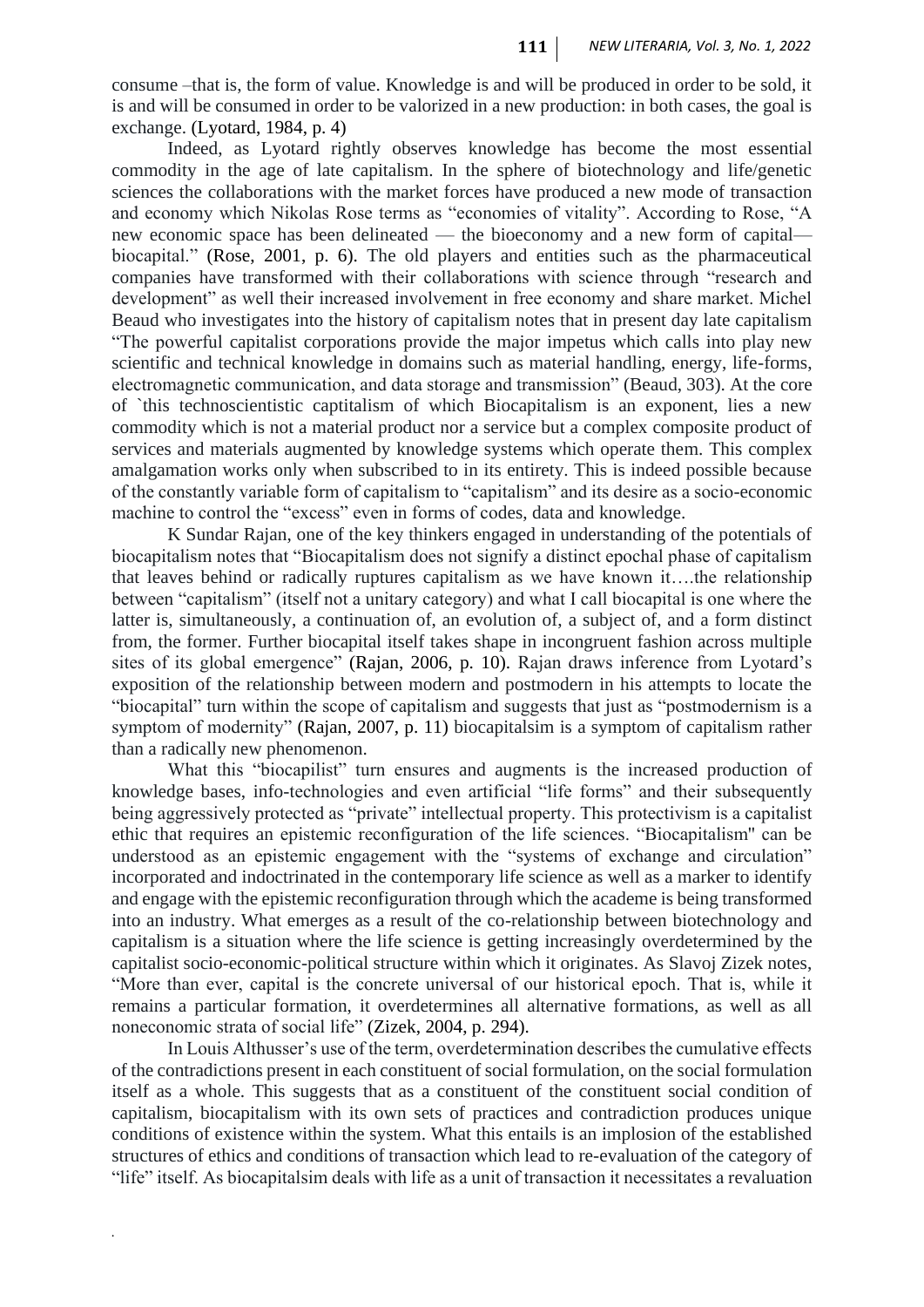of ideas of "justice", "ethics" and "life" itself for development of an effective engagement with it. An exemplary case highlighting the problems of interpretation of "life" and developing its constituent "ethics" is the famous legal case of Diamond vs Chakrabarty.

As biocapitalism seeks to specifically point out the biocapital dimensions of contemporary capitalism it must also engage with the Foucauldian concept of "biopolitics". Biopolitics has identified the possibilities which the enormous amount of medical data the massive computing power of the apparatus has brought at the disposal of capitalist medical enterprises. Atwood's speculative novels *Oryx and Crake* followed by *The Year of the Flood* and *MaddAddam* grapple with troubled relationship between the existing biotechnology and the bioethics which occupy Manichean positions within the larger biocapitalist economy. Biotechnology tries to techno-critically reconfigure the biological as technological and understands bodies as "biomedia". As Eugene Thacker writes in What is Biomedia? Biotechnology treats the bios as a technology far surpassing any human made technology. Atwood in *MaddAddam* trilogy expounds that if biology is conceptually reduced to bio machine, as data, life get reduced as informatics and consequently modifiable as data, as it is quantifiable and therefore it marketable and has fiscal value.

The trilogy portrays the distopic vision which ensures due to the "instrumentalization" and "datafication" of life. If life continues to be reduced as information, as a combination of DNA sequence, any minuscule paradigm shift can render it as "exclusively informatic". This has serious consequences as we find in the novel *Oryx and Crake* where in the pre-pandemic world the sinister corporation CorpSeCorp has gradually reduced life to codes and has made life devoid of affects situating it in a limbo in between subject- object position. In such a world it is a matter of time that a figure like Crake would emerge with the view that human life should be treated as computer codes which can be wiped out and recoded. Ironically, Crake seeks to exploit the sensual and the affective in the "human" and develops BlyssPluss pill, which promises extreme pleasure to the consumer but is actually a pharmakon to obliterate the bodies that consume it. The effort to transcend the affective body by transhumanism gets nullified as in the pandemic that results from Crake's invention which God's Gardener's refer as the "Waterless Flood", the disavowed materiality of the body and the attendant vulnerability returns with vengeance as Crake's bioengineered splice turns human bodies into primordial waste/earth.

The dystopic world which Atwood presents in her novel has established an essential equivalence between genetic codes and computer codes. In the speculative fiction of Atwood, global industry based on human genome augmentation and post-human technology has made biotech the most profitable industry on the planet. There seem to be nothing existent outside the biotech corps such as Anooyoo, HealthWyzer and obviously Crake's CorpSeCorps. In this world where the multiplicity of life is reduced and then codified, abstractions are to be eschewed. In this worldview a strong distinction is made between the "word people'' and the "number people". The word people like Jimmy the snowman "fuzz up" the rationally critical, irrefutable reality of life through abstractions are essentially undesirable for the hyperindustrial society. There is a subtle but marked preference for the "numbers people" in this corporate community as they are the one on whose success lies the prosperity. The industry is dependent on people like Jimmy's bioengineer father. Jimmy distinctly remembers his father returning home with a bottle of champagne in order to commemorate the accomplishment of his "neuro- regeneration project," which has resulted "genuine human neo-cortex-tissue growing in the pigoon" (Atwood, 2003, p. 66). The pigeons are a prime example of the proliferation of bioengineering as they are created by collating primary pig species with human step cells in order to grow human organs for xenotransplantation. Jimmy's mother who is also a "word people'' suggests that the pigoon operation is a "moral cesspool" and chides her husband for morally corrupt and profane intrusion on "the building blocks of life" (Atwood,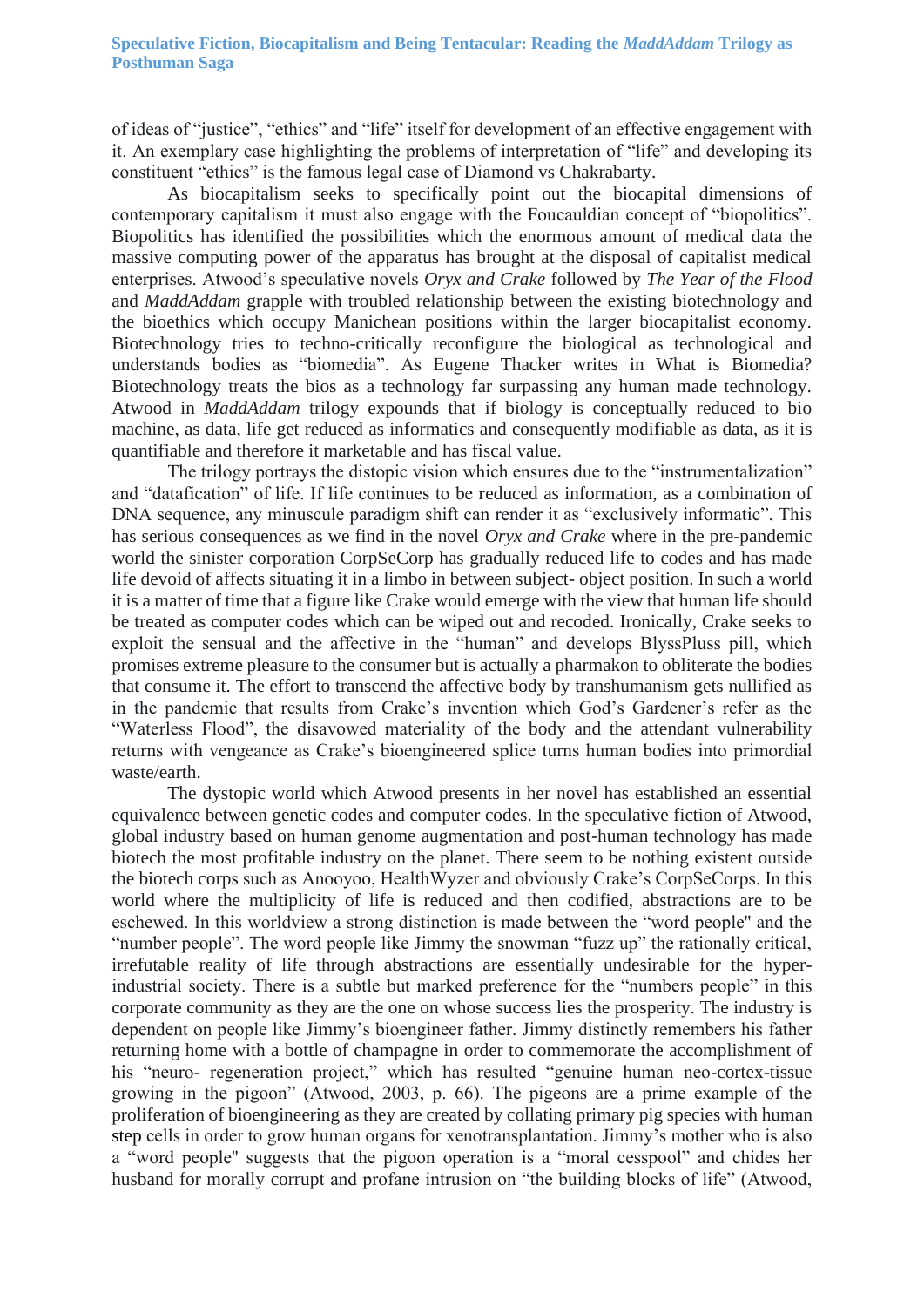2003, p. 67). Jimmy's father is indifferent towards all the allegations levied upon him by his wife, and conceders his work as primarily a matter of manufacturing and trade: "it's just proteins," he shouts, "there's nothing sacred about cells and tissues" (Atwood, 2003, p. 67).

Through the course of the trilogy reader encounters fanatic biotech engineers such as Snowman's father, and later his friend Crake, who treat natural science as an applied field of research with which bio material can be modified, engineered, and manufactured at will, sans a moral compass and any ethical concern for the ontological integrity of life itself. This mechanical production of life form relegates emotive intelligence and affective capacities in it's over attention to the mechanical assemblage of biogenetic codes for the purpose of economic exchange. Biotechnology is a union of bioscience and computer science, the desire to compute life, to rationally arrange for extensive molecular compartmentalization and codification of life, produces newly emerging market opportunities and corresponding ethics. The birth of the genetic body leads to "The calibration of living entities as code" according to Catherine Waldby, which procures them in the systemized bio- informatics economies which congregate with capitalist market; this in turn creates "biovalue". This value is produced wherever the fiscally viable gestating and transmutating efficiency of organic matter can be regimented and organized, which make them valuable for human activities and projects– like scientific research, commercial industry, pharmacological and neutraceutical enterprise, farming or other arenas of technical culture. This results in affective, cognitive and even ontological reduction of living organisms. For example, in *Oryx and Crake* Jimmy encounters lab grown chickens engineered at NeoAgricultures and the description of the animal is as follows: "What they were looking at was a large bulblike object that seemed to be covered with stippled whitish-yellow skin. Out it came twenty thick fleshy tubes, and at the end of each tube another bulb was growing." (Atwood, 2003, pp. 237-238)

When Jimmy exclaims "What the hell is it?" Crake tells him "Those are chickens….Chicken parts. Just the breasts, on this one. They've got ones that specialize in drumsticks too, twelve to a growth unit." Jimmy further "explained that they'd removed all the brain functions that had nothing to do with digestion, assimilation and growth" (Atwood, 2003, pp. 237-238). This reduction of the animal seems to disavow the very position of zoo cognition. It is as if biotechnology is bent upon making the question whether the animal thinks an irrelevant one.

Uniqueness of human subjectivity is established through qualities such as subjective autonomy, rationality and power of reason and communication. Humans have ascribed these qualities as essential markers or determinants for evolution and they categorically deny these qualities to the animal. Critics like Patrick Fuery and Nick Mansfield note that it is the human who has a discursive power to determine what qualities count as humane. Similarly, it is human prerogative to grant rights on the basis of distinction made between human life and animal life that is the human has appropriated the right to grant rights to itself. Jacques Derrida points out in his 'The Animal that therefore I am' that the term animal acts like a singularity "the animal"— "a name (men) have given themselves the right and authority to give to the living other" (Derrida, 2008, p. 23). The autobiography of human, Derrida points out is invariably tied with the act of distinguishing the category of human from this other-the animal. This category which humans have subjugated through nomenclature in order to claim the sole right over subjectivity itself. Derrida writes "no one today can deny this event-- that is the unprecedented proportions of this subjection of the animal.... neither can one seriously deny the disavowal that this involves (Derrida, 2008, p. 25). Rampant biocapitalism as portrayed in the passage above makes it clear that transhumanism and capitalism distinguish between zoe and bios. Though apparently it seems that it valourizes the bios or the meaning of life that humans give to themselves in comparison to zoe or animal life of suffering. But this distinction also entails a reduction for the human as the human needs to disavow the affective, the sensual and the bodily in order to place itself in a realm of rationality. Derrida interrogates the affective difference between thinking and sniffing or scenting and "why this zone of sensibility is so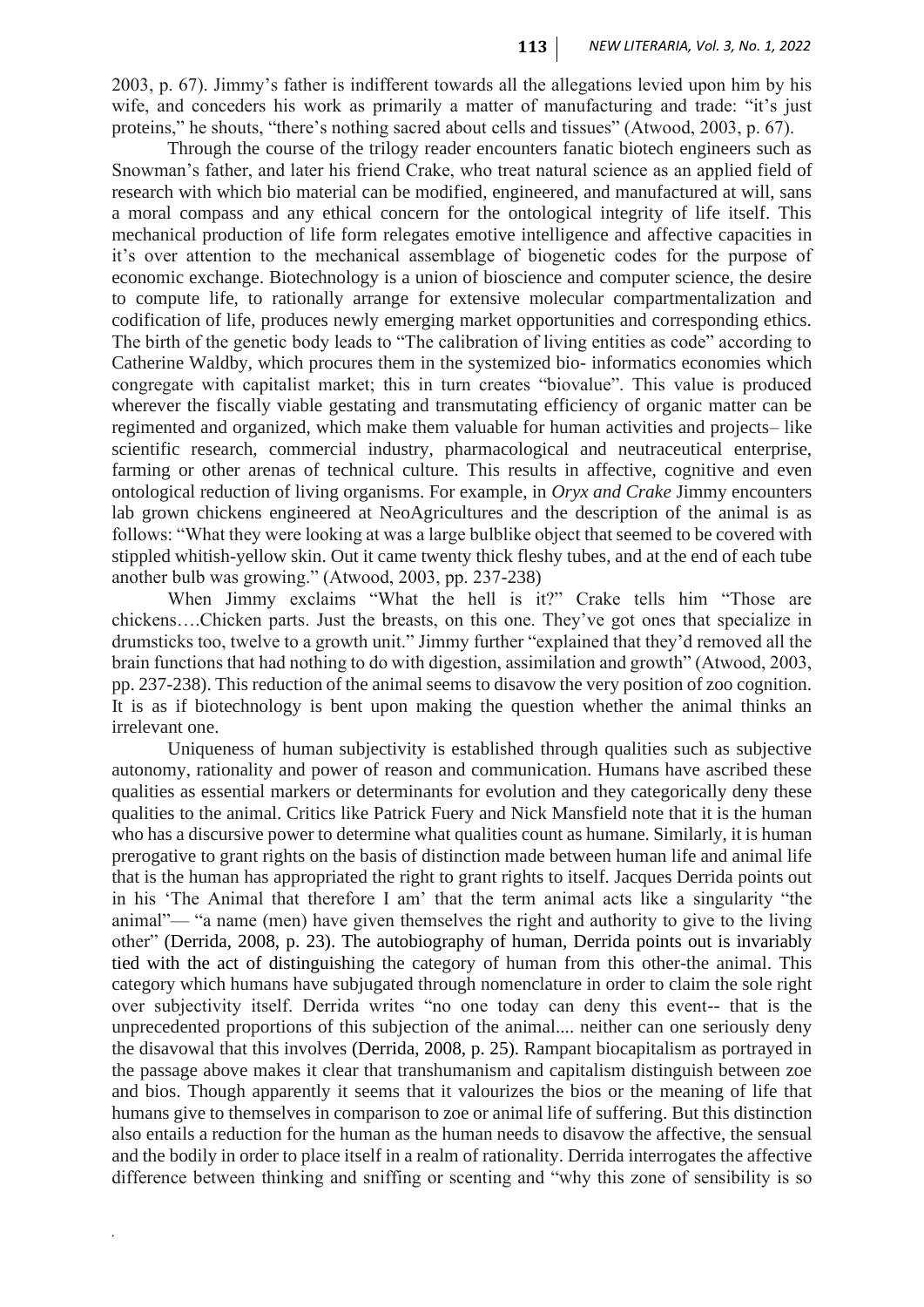neglected or reduced to a secondary position in philosophy and arts?" (Derrida, 2008, p. 55). The man animal divide becomes even more problematic with the emergence of "the genetic body".

As depicted through the course of the trilogy the materialization of "the genetic body," "biomedia," as well as "biovalue'' problematize the border dividing subject and object: "The classical distinction made in moral philosophy between that which is not human – ownable, tradeable, commodifiable – and that which is human – not legitimate material for such commodification – no longer seems so stable" (Rose, 2001, p. 15). In the speculative world of *MaddAddam*, "biovalue" is ominously dominant, it produces an extremely competitive biocapitalist economy in whose ambit the corporations dabbling in biotech for example - OrganInc Farms, NooSkins, and RejoovenEssense engage in R and D in genetic material and modifications, viruses, vaccines, tissues, and organs as well as market them.

The effect of trading through this biovalue is what Derrida has already pointed out the domination of biocapitalism leads to utmost veneration of reason at the expense of affects and senses. In *Oryx and Crake*, the first few chapters depict the plight of Jimmy, one of the few human survivors of the apocalyptic extinction of humanity. Jimmy is confused and distorted. He is a nervous bundle of phobias and nightmarish memories. He is divorced from his personal affects, he experiences his tear drops as "salt water... running down his face again. He never knows when it will happen and he can never stop it" (Atwood, 2003, p.11). Throughout the novel "he feels like weeping. Then he hears a voice- his own!- saying boohoo; he sees it as if it's a printed word in a comic strip balloon. Water leaks down his face" (Atwood, 2003, p. 161). This inability to feel one's emotion and staying at a rational distance from it is the after effect of a cultural preconditioning towards unhinged rationality unaffected by irrational emotions. This perverse intensification of the rational faculty has an adverse effect on the effective apparatuses of a subject. Ben Anderson in his essay 'Encountering Affect: Capacities, Apparatuses, Conditions' invokes Baruch Spinoza to define the term affect, "affect is a body's 'capacity to affect and be affected', where a body can in principle be anything" (Anderson, 2014, p. 9). According to Anderson "affect is two-sided. It consists of bodily capacities to affect and to be affected that emerge and develop in concert" and also affect relate to potentials instead of the existing corporeal characteristics. Affects concern the tentative capabilities of the body in any given circumstances, in addition to what it presently is engaged in and has done in the past. It must be noted that these capabilities are reliant on alterity which can never be comprehensively specified in advance. The affect studies therefore stress on the unknown and the unpredictable modalities of exchange and response which is just the opposite of the ethics of containment and manageability on which most of the creatures created in the *Maddaddam* trilogy are premised on.

It is intriguing to note that in a world where most of animal life has become extinct and one of the most popular games in this world is Extinctathon- a game which tests the player's knowledge of extinct species, there is still a preoccupation with bio instrumentality and rampant visualization of the animal as biomedia and biovalue. This intensification of the biotech results in complete dismissal of indeterminacy of bodily identity which results in peculiar situations where the readers encounter Crakers acting with no capacity of reception of the sense and feelings of the other, as they are programmed with limited ability for affects. This paints a very bleak picture in the third novel *MaddAddam*, where Amanda, a woman who had been kidnapped and sexually assaulted by two Painballers, suffers further violation at the hands of the Crakers because of their lack of affective intelegence. These Painballers in Atwood's dystopic world were hardened criminals would compete in gladiator-like arenas for the pleasure of the elite corporate class before the fall of humankind. Toby and Ren the protagonists of the novel find her alive and successfully retrieve her from the Painballers. Meanwhile, a group of Crakers, join the human encampment where Ren and Toby stay. When Toby and Ren return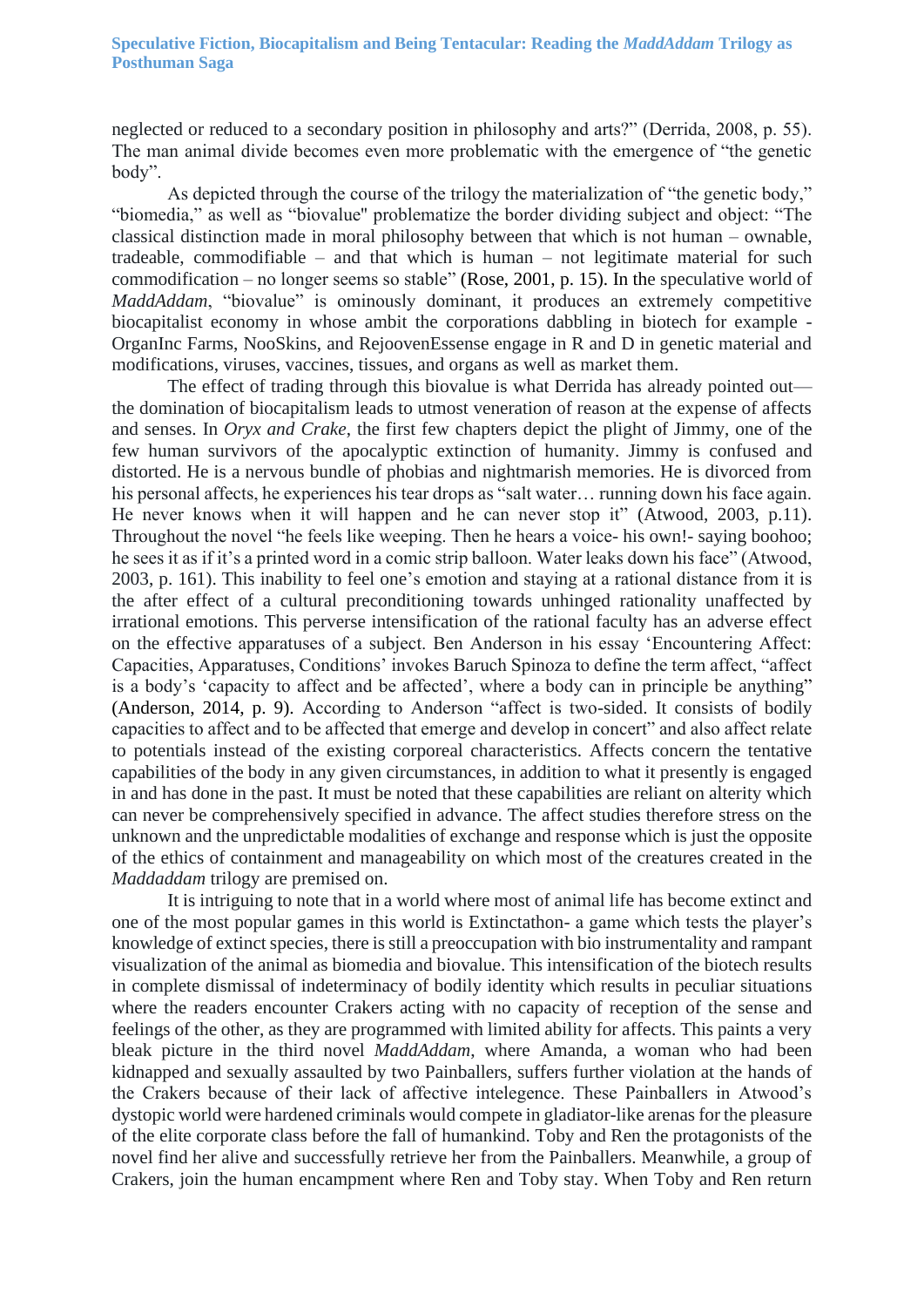with Amanda to the cobb-house, the Crakers begin their mating season and they force themselves on Amanda reading her pheromone secretion post her sexual violation as a biological sign of readiness for mating, despite her repeated protests.

Another bioengineered creature in the novels which deserve a closer critical inspections are the pigoons. They were created by means of genetic engineering in corporate labs. They were inflated like balloons to provide with more space to grow more organs and are completely defined in terms of being corporate properties. Pigoons are an aporiatic category as they straddle the boundary between the man and animal as they possess human organs and are also injected with human induced pluripotent stem celsl (iPSCs) nwhich lead to their mutation and forced evolution into human-pig hybrid with their own culture and language. Jimmy is traumatized by the memory of the gaze of the pigoons and do not know how to engage with them. In the course of the three novels, the pigoons manage to escape their prison like labs, and they cease to be fleshy bioengineered incubators for human organs. Outside the lab they further erase the man induced boundary between nature and culture/humanity. Gazing at pigoons instead of looking through them is an act of transgression, it completely over writes their condition as merchandise, as "deferred trash" as objects that are to be discarded after use. The pigoons running free and terrorizing the humans in the post-apocalyptic world, they no longer serve as incubator, as commodity of biovalue. They move beyond human economy and control and become their own thing, like Frankenstein's monster they become their own "thing" going outside the human induced process of "thingifiction" in biocapitalism. It is fascinating to note that the pigoons begin as instance of instrumentalization of life where they are reduced to being commodity sans agency and through the course of the novel they grow in subjective dimensions to become first a formidable adversary to the human kind and their proto type the Carkers and finally they emerge as an able ally for the remaining humans against the dehumanized painballers as the reader finds that in *MaddAddam* that the MaddAddamites and the Pigoons form an alliance against the Painballers. The Pigoons even inform Toby that the Painballers are moving towards the ruins of the Paradice Dome to procure the weapons from the hold. The Pigoons further work with the humans, the MaddAddamites, to protect the Crakers before the battle with the Painballers. Eventually humans along with the Pigoons breach Paradice dome and are able to kill the Painballers, thereby fulfilling their pact with the Pigoons. Thus they become what Harraway terms as companion species, traversing a long distance from their beginning as bio-engineered organic commodities. This confirms that Atwood advocates the dilution of the species boundary as long it is an act of unconditional hospitality, and encourages affective vulnerabilities. The narrative of Atwood texts thus seem to time and again ramify the understanding that if biological entities are trans-mutated into marketable entities by biocapitalism , the aesthetic, artistic, pre-symbolic and the affective elements and scope of living "things'' are greatly subdued and they consequently return as a repressed nightmare as capacity that returns as a trace of the apocalyptic erasure.

It is not merely that Atwood through her texts launches a scathing attack on the transhumant ethics which are at play in the biocapitalist economy. She also paves a constructive ethical chart for a hospitable and ethical posthuman condition. This affective and ethical pedagogy is initiated through the primary ecologist group of the trilogy, the God's Gardeners. In contrast to the rich and influential biotechnological companies, the eco-theological sect, the God's Gardeners, are tuned to function with susceptibility and affective openness, they are ready to acknowledge and are at ease with prospects of interdependency in subjective agency. In the second novel *The Year of the Flood*, the group's founding father, "Adam One," encapsulates his view about evolution from anthropocentric scientist, to a posthumanist sage "My dear Friends," he says solemnly in a mimicry of Biblical narrative:

My name is Adam One. Like you, I thought Man was the measure of all things. In fact, dear Friends, I thought measurement was the measure of all things! Yes – I was a scientist. I studied epidemics, I counted diseased and dying animals, and people too, as if they were so many pebbles. I thought that only numbers could give a true description. But then – I saw a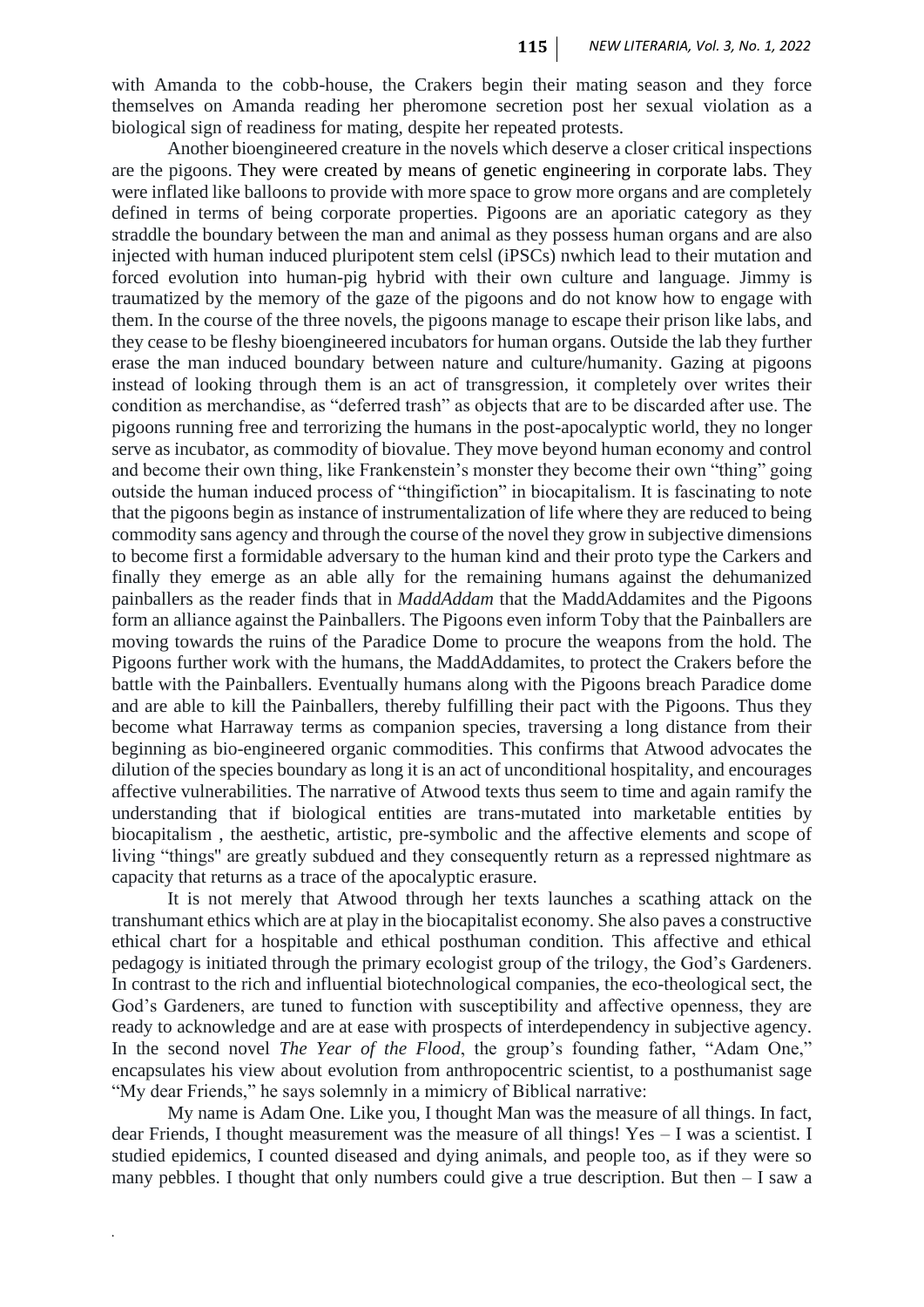#### **Speculative Fiction, Biocapitalism and Being Tentacular: Reading the** *MaddAddam* **Trilogy as Posthuman Saga**

great Light. I heard a great Voice. Spare your fellow Creatures! (Atwood, 2009, p. 40)

Giorgio Agamben notes in his book *The Open: Man and Animal* that "(a) posthistorical man no longer preserves his own animality as undisclosable, but rather seeks to take it on and govern it by means of technology; (b) man, the shepherd of being, appropriates his own concealedness, his own animality, which neither remains hidden nor is made an object of mastery, but is thought as such, as pure abandonment" (Agamben, 80). This desire to erase off the animal instincts in man is the reason Crake initiates his Paradise project. Pramod K. Nayar notes that Crake's modification of the humans in the novels and the consequent creation of the Crakers "plays out the 'pastoral fantasy of humanism – he has employed the tools of genetic engineering in order to breed the wildnesss out of man, creating a species of human beings that will be congenitally unable to soil the planetary oikos' (Nayar, 2013, p. 123). Crake's project was to technologically, biogenetically and through socio-educational process write off the hormone driven instincts of man which are akin to animals and which according to him make man ecologically misfit and a threat to planetary balance. However, Atwood suggest that the species boundary must be reconsidered. The posthuman discourse in the novels is initiated through a palimpsestic reconsideration of anthropocentric text such as the Bible. For instance, in *The Year of the Flood*, Adam One's pedagogy focuses on a Deep Ecology ideal of transcending biological scribes and recognizing interconnectedness of all species and therefore the blurring of the animal–human border. Thus, when he offers a revisionary Biblical story of origins, he says that when 'Jesus first called as his Apostles two fishermen', he did so in order 'to help conserve the Fish population' (Atwood, 2009, p. 234).

This is exactly the reason why Atwood chooses the template of speculative fiction SF to counter the threats of biocapitalism and the broader spectrum of anthropocene. As Donna J. Harraway notes in her celebrated book *Staying with the Trouble*:

The tentacular ones tangle me in sf. Their many appendages make string figures; they entwine me in the poiesis— the making — of speculative fabulation, science fiction, science fact, speculative feminism, soin de ficelle, so far. The tentacular ones make attachments and detachments; they make cuts and knots; they make a difference; they weave paths and consequences but not determinisms; they are both open and knotted in some ways and not others. sf is storytelling and fact telling; it is the patterning of possible worlds and possible times, material-semiotic worlds, gone, here, and yet to come. I work with string figures as a theoretical trope, a way to think-with a host of companions in sympoietic threading, felting, tangling, tracking, and sorting. I work with and in sf as material-semiotic composting, as theory in the mud, as muddle. (Haraway, 2016, p. 31)

It is from this muddle the tentacular thinking as an approach emerges which can counter the anthropocentric drive of contemporary epoch. Haraway terms this as Chthulucene. "Unlike the dominant dramas of Anthropocene and Capitalocene discourse, human beings are not the only important actors in the Chthulucene, with all other beings able simply to react. The order is reknitted: human beings are with and of the Earth, and the biotic and abiotic powers of this Earth are the main story" (Haraway, 2016, p.55). This new proposed epoch as a possibility not only makes it an ethical impossibility for biocapitalsim to function and trade through biovalue and biomedia as it dislodges the convenience of the singularity which is at the centre of the controlling power of the (bio) capitalist discourse as the tentacular chuthulus is multiple and myriad, it also shatters the species exceptionalism of man which provides it with the right to trade in "life".

Throughout the complete text of *The Year of the Flood*, the eco-theological sermons of Adam One counsels and warns the God's Gardeners about the narrative of human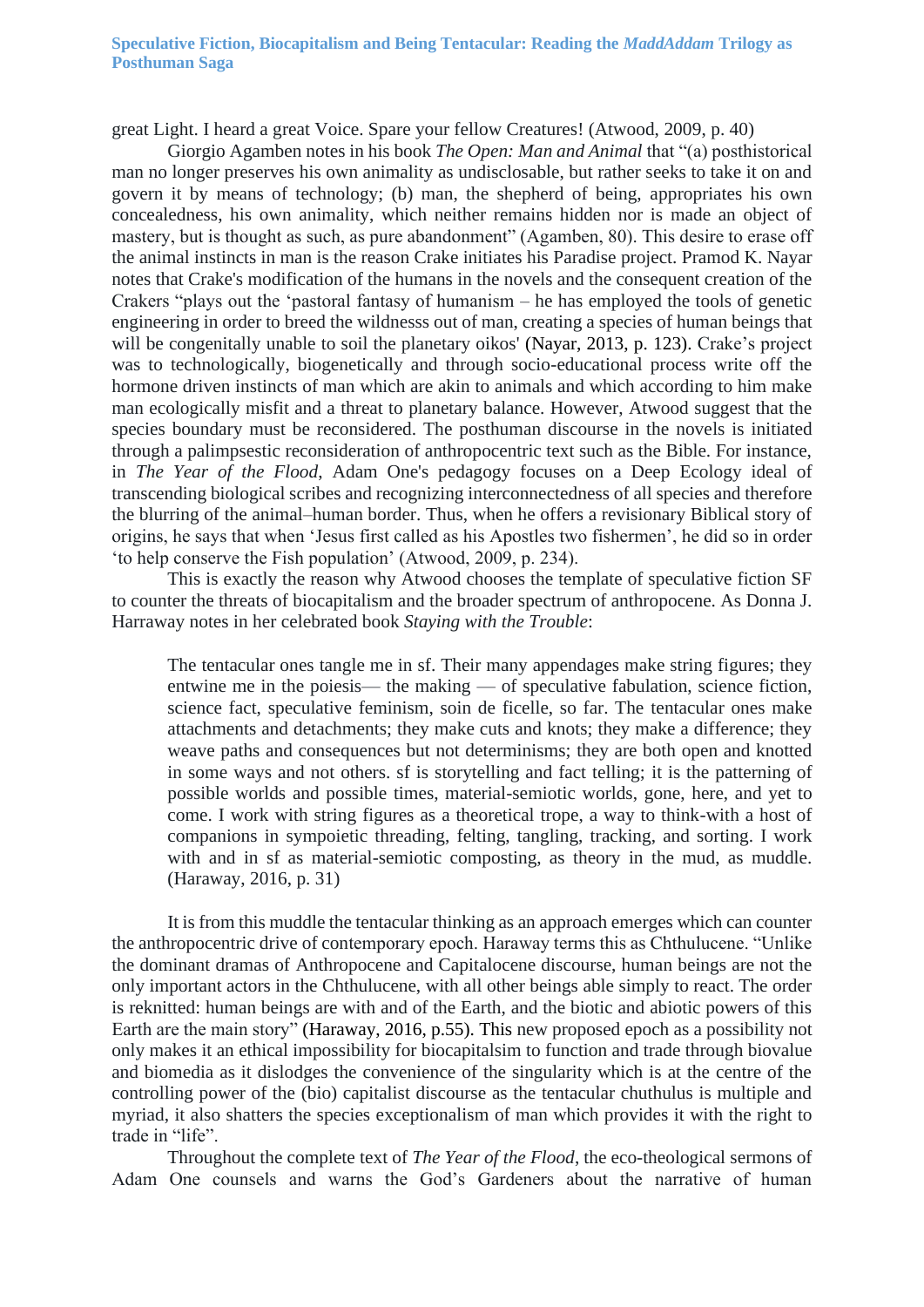exceptionalism. Anthropocentric valorisation of self can only be countered by reiterating that the human animal is only one "critter" among many. According to Haraway, the "critters" are the interdependent beings sharing a network of affects, stimulus and the term is devoid of any possible hierarchy or categorization. "Critter," is a hospitable concept for Haraway, as it makes reference to all bio forms universally in a conscious and comic attempt to oppose any expert, standardized, affectless uber-rational official pedantry and all taxonomies of singularity and exclusiveness. She visualises critters as "breathing, extant, evolving, changing, and dying in reciprocated interface with other, co-dependent living beings" (Haraway, 2016, p. 8). This informal, non-serious term is a suitable one to describe posthumanist perception of Margaret Atwood, reflecting her satirical derision for those engaged in biocapital sacrilege of the sacred "life" like Crake or even Jimmy's father who in cahoots with the bio-capitalist policy makers, presuppose anthropomorphic nomenclature and homocentric structures, negating codependency and affective susceptibility of humans as a species . She is also critical of Crake who initiates the Paradise project n in order to correct the exploitative excess of the anthropose but is caught in the discursive net of essentialism which leads him to programme the Crakers through genetic and socio-pedagogic patterns to be reduced. In order to rectify the human Crake chooses to eliminate what he deems to be "animal", thus extending the species boundary which persists in the anthropocene and capitalocene. The posthuman critic is launched through the voice of the God's gardeners who are at ease in dealing with vulnerability, affects and interdependence of species. They invert the very logic of the capital market by philosophising that "There [is] no such thing as garbage, trash, or dirt, only matter that hadn't been put to a proper use" (Atwood, 2009, p. 69). Their doctrine is a straight critic of over consumption and upsets capitalism as the denial to consider things as waste is a snub to the very systemic proliferation of acts of commodification that calculates the worth of bio matter in terms of monetary gain. Hence it can be argued that they invest in a care economy which is based on ethics of cooperation rather than competition, which explains their caring attitude towards the Crakers who are a hybrid mutated caricature of humans and their eventual symbiotic alliance with the pigoons who were initially hostile towards the humans. One can explain Atwoods posthuman position through Haraway who believes that:

Through their reaching into each other, through their 'prehensions' or graspings, beings constitute each other and themselves. Beings do not preexist their relatings. 'Prehensions' have consequences. The world is a knot in motion . . . There are no pre-constituted subjects and objects, and no single sources, unitary actors, or final ends. (Haraway, 2016, p.6)

This is exactly where Crake seems to fail in his project of creating the perfect life form as he presumes the subjective position for the Paradise people- the Crakers thus falling in capitalist entrapment of essential singularity and predetermination.

#### **References**

Agamben, Giorgio. (2004). *The Open: Man and Animal*. Stanford University Press.

- Anderson, Ben. (2014). *Encountering affect: Capacities, Apparatuses, Conditions.* Ashgate Publishing.
- Atwood, Margaret. (2004). *Oryx and Crake*. Virago.
- Atwood, Margaret. (2009). *The Year of the Flood*. Virago.
- Atwood, Margaret. (2009). *Curious Pursuits: Occasional Writing*. Hachette UK.
- Atwood, Margaret. (2009). *In other worlds: SF and the Human Imagination*. London: Anchor.
- Atwood, Margaret. (2014). *MaddAddam*. Virago.

- Atwood, Margaret. (2004). The Handmaid's Tale and Oryx and Crake in Context. *PmLa, 119*(3), 513-517.
- Barad, Karen. (2003). Posthumanist Performativity: Toward an understanding of how matter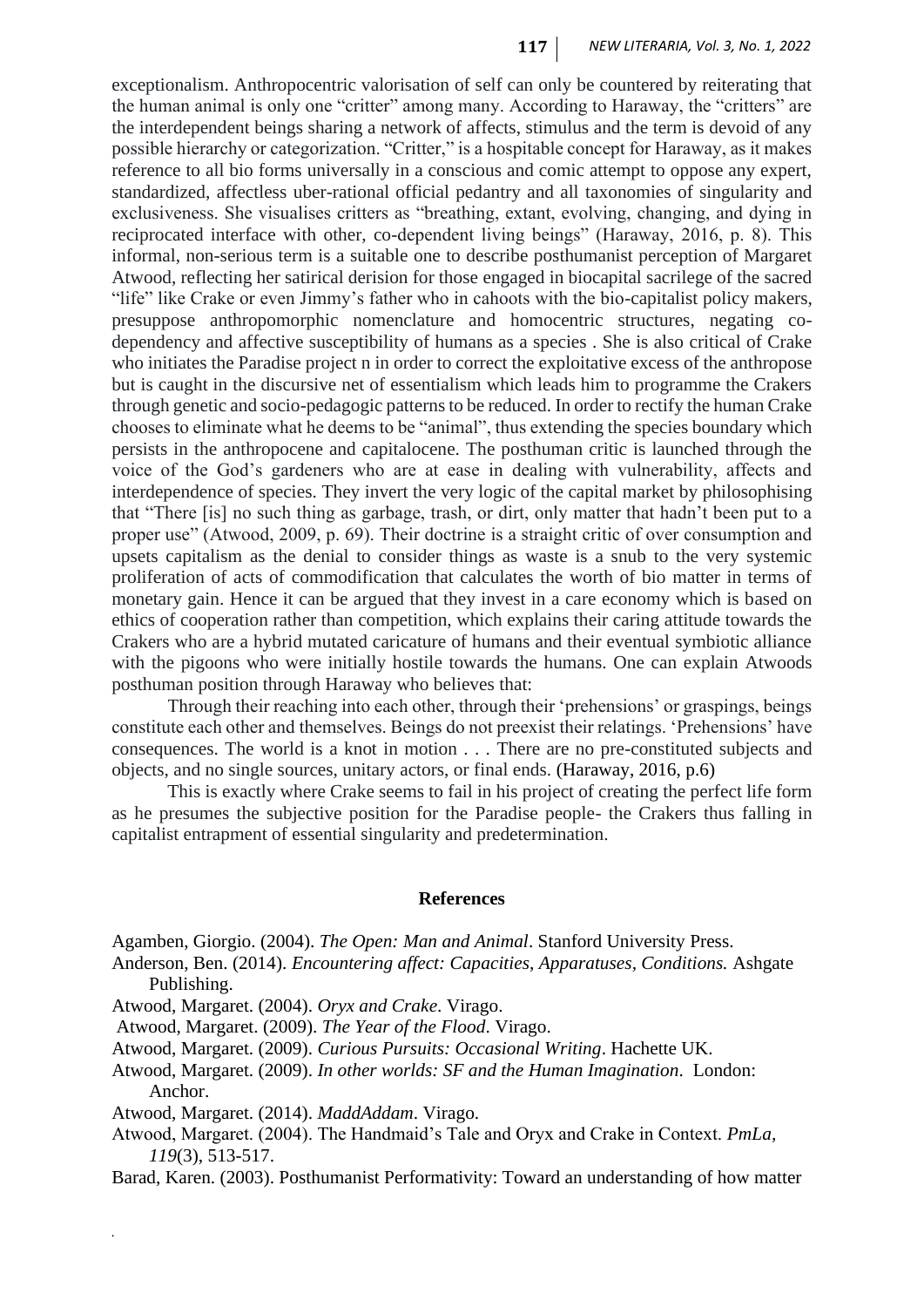**Speculative Fiction, Biocapitalism and Being Tentacular: Reading the** *MaddAddam* **Trilogy as Posthuman Saga**

comes to matter. *Signs: Journal of women in culture and society*, *28*(3), pp. 801-831. Barad, Karen. (2007). *Meeting the Universe halfway: Quantum Physics and the* 

- *Entanglement of Matter and Meaning.* Duke University Press.
- Bostrom, N., and R. Roache. (2007). Ethical Issues in Human Enhancement. In J. Ryberg, T. S. Petersen and C. Wolf (eds.). *New Waves in Applied Ethics* (pp. 120-252). Palgrave-Macmillan.
- Bouson, J. Brooks. (2004). It's Game Over Forever": Atwood's satiric vision of a bioengineered posthuman future in *Oryx and Crake*. *The Journal of Commonwealth Literature, 39*(3), 139-156.
- Braidotti, Rosi. (2013). *The Posthuman*. Polity Press.
- Braidotti, Rosi. (2002). *Metamorphoses: Towards a Materialist theory of Becoming.* Polity Press.
- Brown, Wendy. (2015). *Undoing the Demos: Neoliberalism's Sealth Revolution*. Mit Press.
- Defalco, Amelia. (2017). MaddAddam, Biocapitalism, and Affective Things. *Contemporary Women's Writing, 11*(3), 432-451.
- Deleuze, Giles and F. Guattari. (1988). *A Thousand Plateaus: Capitalism and Schizophrenia.*  Athone Press.
- Deleuze, Giles and F. Guattari. (1994). *What is philosophy?* Columbia University Press.
- Derrida, Jacques. (2008). *The Animal that therefore I am*. Fordham Univ Press.
- Haraway, Donna Jeanne. (1989). *Primate visions: Gender, Race, and Nature in the world of Modern Science*. Psychology Press.
- Haraway, Donna Jeanne. (2003). *The Companion Species Manifesto: Dogs, people, and significant Otherness*. Prickly Paradigm Press.
- Haraway, Donna Jeanne. (2013). *Simians, cyborgs, and women: The reinvention of nature.* Routledge.
- Haraway, Donna Jeanne. (2016). *Staying with the trouble: Making kin in the Chthulucene*. Duke University Press.
- Helmreich, Stefan. (2008). Species of Biocapital. *Science as Culture, 17*(4) , 463-478.
- Holler, Linda. (2002). *Erotic Morality: The Role of Touch in Moral Agency*. Oxford: Rutgers UP.
- Hollinger, Veronica. (2006). Stories about the future: from patterns of expectation to pattern recognition. *Science Fiction Studies*, *33*(3). 452-472. <https://www.jstor.org/stable/4241464.>
- Lyotard, Jean-François. (1984). *The Postmodern condition: A report on knowledge*. U of Minnesota Press.
- Nayar, Pramod. (2013). *Posthumanism.* Polity.
- Pearce, David. (1995). *Hedonistic Imperative*. Electronic publication.
- Pordzik, Ralph. (2012). The Posthuman Future of Man: Anthropocentrism and the Other of Technology in Anglo-American Science Fiction. *Utopian Studies*, *23*(1), 142–161.
- Rajan, Kaushik Sunder. (2006). *Biocapital: The Constitution of Postgenomic Life.* Duke UP.
- Rajan, Kaushik Sunder. (2017). *Pharmocracy: Value, politics, and knowledge in global Biomedicine*. Duke University Press.
- Rose, Nikolas. (2001). The Politics of Life Itself. *Theory, Culture & Society*, *18* (6), 1–30. Serres, Michel. (1995). *Genesis*. Bloomsbury.
- Serres, Michel. (2013). *The Parasite.* U of Minnesota Press.
- Serres, Michel. (2013). *Times of Crisis: What the financial crisis revealed and how to reinvent our lives and future*. Bloomsbury Publishing.
- Sterling, Bruce. (1989). "Slipstream." *Science Fiction Eye, 1*(5) ,77-80.
- Wolfe, Cary. (2010). *What is Posthumanism?* U of Minnesota Press.
- Wolfe, Cary. (2003). *Animal Rites: American culture, the discourse of species, and*